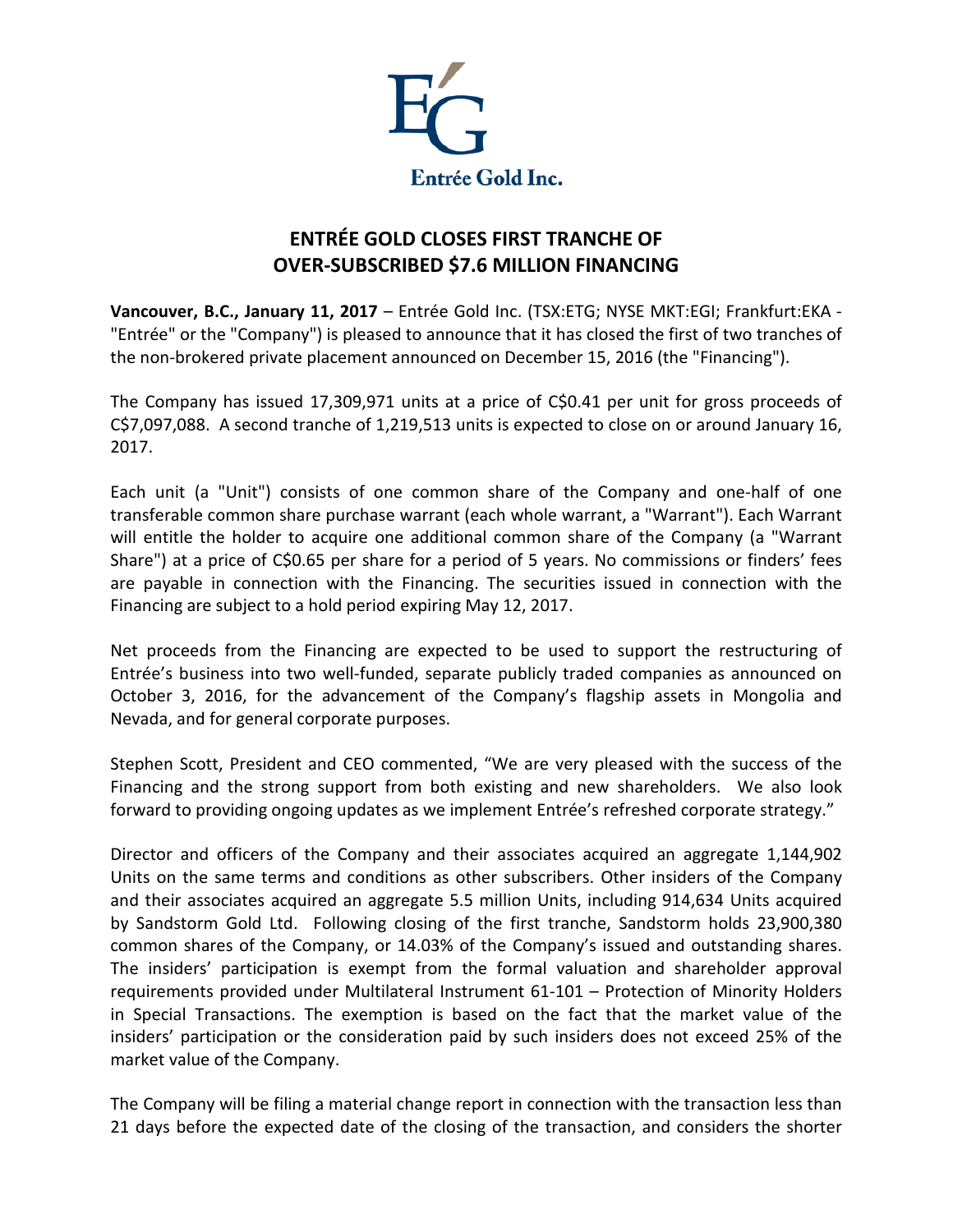

period to be reasonable given the nature of the transaction and the fact that all necessary approvals have been obtained.

The Units and Warrant Shares have not been, and will not be registered under the United States Securities Act of 1933, as amended, or state securities laws and may not be offered or sold within the United States or to, or for the account or benefit of, U.S. persons absent U.S. federal and state registration or an applicable exemption from the U.S. registration requirements. This news release does not constitute an offer to sell or a solicitation of an offer to buy any of the securities in the United States.

## **ABOUT ENTRÉE GOLD INC.**

Entrée Gold Inc. is a Canadian mineral exploration company balancing opportunity and risk with key assets in Mongolia and Nevada. As a joint venture partner with a carried interest on a portion of the Oyu Tolgoi mining project in Mongolia, Entrée has a unique opportunity to participate in one of the world's largest copper-gold projects managed by one of the premier mining companies – Rio Tinto. Oyu Tolgoi, with its series of deposits containing copper, gold and molybdenum, has been under exploration and development since the late 1990s. Additionally, Entrée has also been advancing its Ann Mason project in one of the world's most favourable mining jurisdictions, Nevada. The Ann Mason project hosts the Ann Mason coppermolybdenum deposit as well as the Blue Hill copper deposit within the rejuvenated Yerington copper camp.

Sandstorm Gold, Rio Tinto and Turquoise Hill Resources are major shareholders of Entrée, holding approximately 14%, 10% and 8% of issued and outstanding shares, respectively.

## **FURTHER INFORMATION**

Monica Hamm Senior Manager, Investor Relations & Corporate Communications Entrée Gold Inc. Tel: 604-687-4777 Fax: 604-687-4770 Toll Free: 866-368-7330 E-mail: [mhamm@entréegold.com](mailto:mhamm@entr%C3%A9egold.com) 

*This news release contains forward-looking statements within the meaning of the United States Private Securities Litigation Reform Act of 1995 and forward-looking information within the meaning of applicable Canadian securities laws with respect to the Financing, anticipated closing of the second tranche of the Financing, anticipated use of proceeds, corporate strategies and plans; the potential spin-out of Entrée's U.S. assets into a separate public company; and other matters that may occur in the future.*